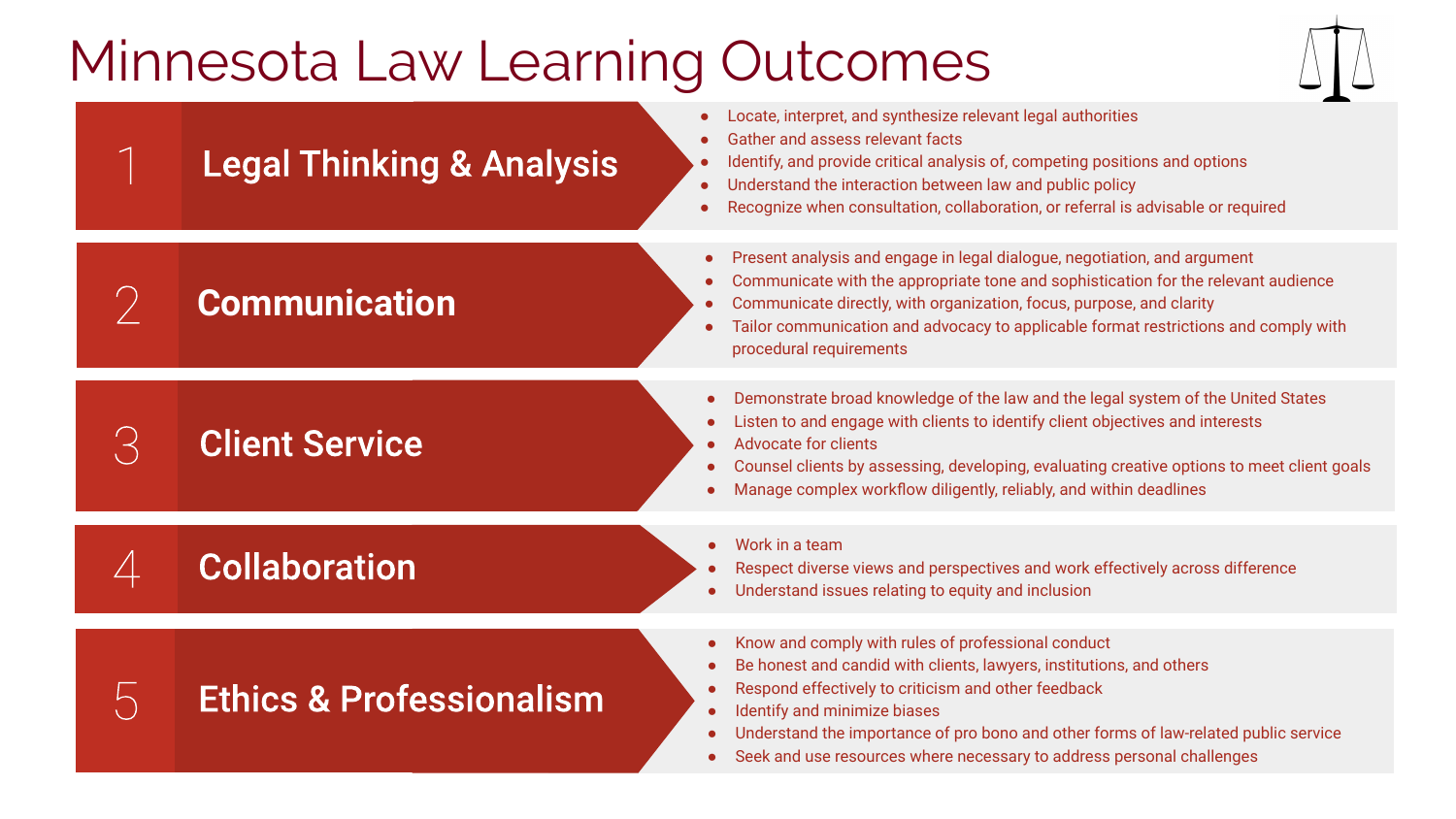

# Legal Thinking & Analysis

| <b>Skill</b>                                                                           | <b>Law School Considerations</b>                                                                                                   | Where are skills developed?                                                                                       |
|----------------------------------------------------------------------------------------|------------------------------------------------------------------------------------------------------------------------------------|-------------------------------------------------------------------------------------------------------------------|
| Locate, interpret, and synthesize<br>relevant legal authorities                        | What $law(s)$ and/or prior court decisions apply to a<br>problem?                                                                  | All 1L and upper division<br>❖<br>coursework                                                                      |
| Gather and assess relevant facts                                                       | What facts are known vs. disputed? Which facts<br>matter under the applicable rule( $s$ )?                                         | 1L Legal Research and Writing<br>❖                                                                                |
| Identify, and provide critical<br>analysis of, competing positions<br>and options      | What is the other side's best argument? How would<br>you counter it?                                                               | <b>Structured Study Group (SSG) &amp;</b><br>参<br><b>Law Student Writing Center</b><br><b>Practice exams</b><br>泰 |
| Understand the interaction<br>between law and public policy                            | What policy interest(s) do the rules promote? How<br>would your client's preferred result promote public<br>policy?                | <b>Experiential learning (clinics,</b><br>参<br>internships, field placements) &<br>legal volunteering             |
| Recognize when consultation,<br>collaboration, or referral is<br>advisable or required | What if I've read a case twice, consulted a hornbook,<br>and STILL don't understand? (spoiler alertask your<br><i>instructor!)</i> | <b>1L Foundations</b><br>参                                                                                        |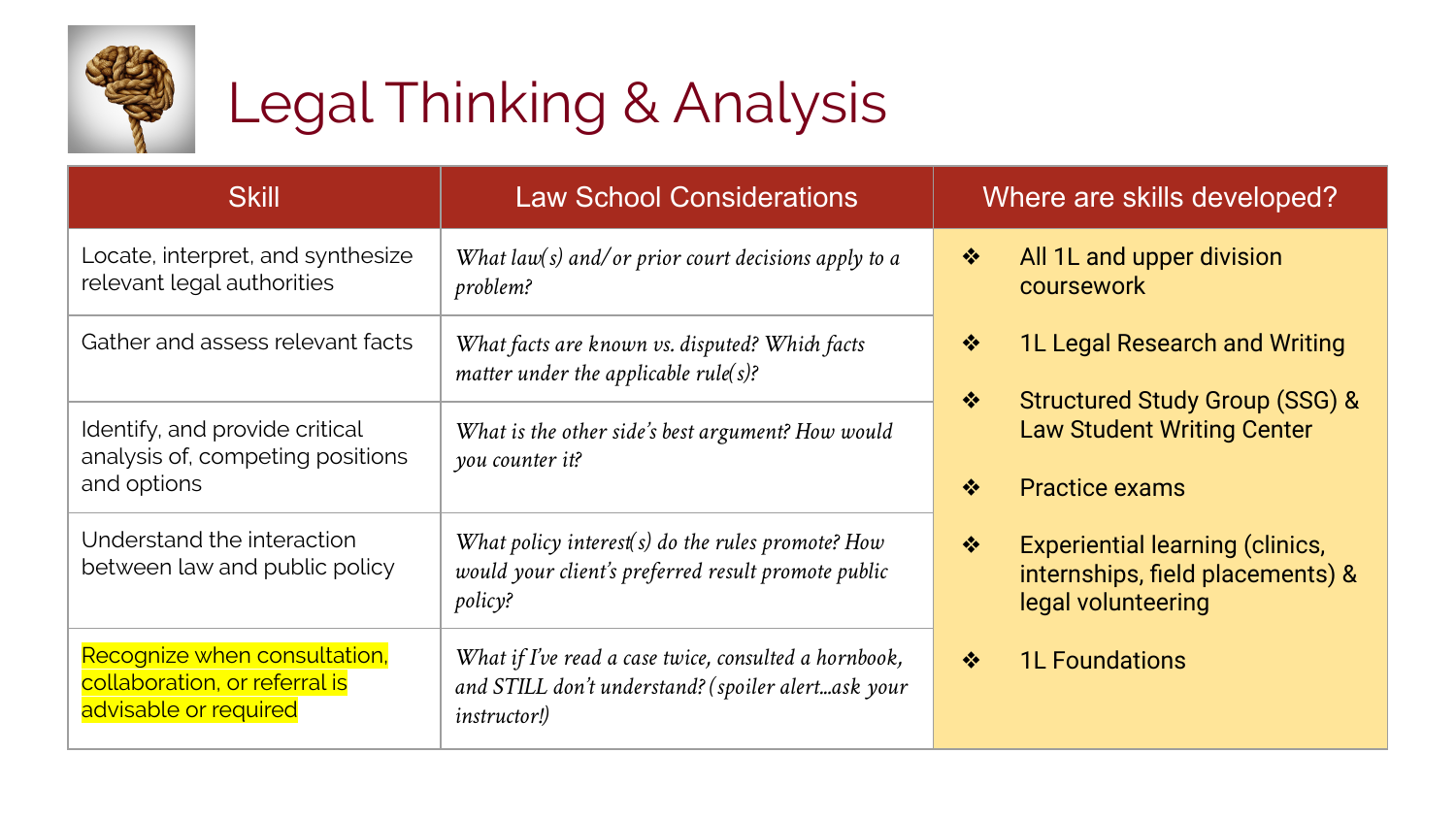## Communication



| <b>Skill</b>                                                                                                         | <b>Law School Considerations</b>                                                                                                                                                        | Where are skills developed?                                                                                             |
|----------------------------------------------------------------------------------------------------------------------|-----------------------------------------------------------------------------------------------------------------------------------------------------------------------------------------|-------------------------------------------------------------------------------------------------------------------------|
| Present analysis and engage in<br>legal dialogue, negotiation, and<br>argument                                       | Communicating your legal thinking and analysis in<br>writing (in memoranda, briefs, or emails) and<br>verbally (in class, oral arguments, conversations with<br>classmates)             | All 1L courses<br>参<br>1L Legal Research and Writing<br>$\frac{1}{2}$<br>❖                                              |
| Communicate with the appropriate<br>tone and sophistication for the<br>relevant audience                             | Is your communication with a professor? Peer? Staff<br>member? Supervisor? Client? How does that impact<br>your delivery? What if your communication reaches<br>an unintended audience? | <b>Structured Study Group (SSG) &amp;</b><br><b>Law Student Writing Center</b><br><b>Moot Courts and Journals</b><br>❖  |
| Communicate directly, with<br>organization, focus, purpose, and<br>clarity                                           | Is there a prize for the longest sentence with the most<br>legalese? (spoiler alertNope!)                                                                                               | <b>Experiential learning (clinics,</b><br>❖<br>internships, field placements) &<br>legal volunteering                   |
| Tailor communication and<br>advocacy to applicable format<br>restrictions and comply with<br>procedural requirements | What are the format, word-count, and other<br>submission requirements for your legal writing<br>assignments? What about a court brief? Why does it<br>matter?                           | <b>1L Foundations</b><br>❖<br>$\frac{1}{2}$<br><b>Professional Essentials &amp;</b><br><b>Career Center Programming</b> |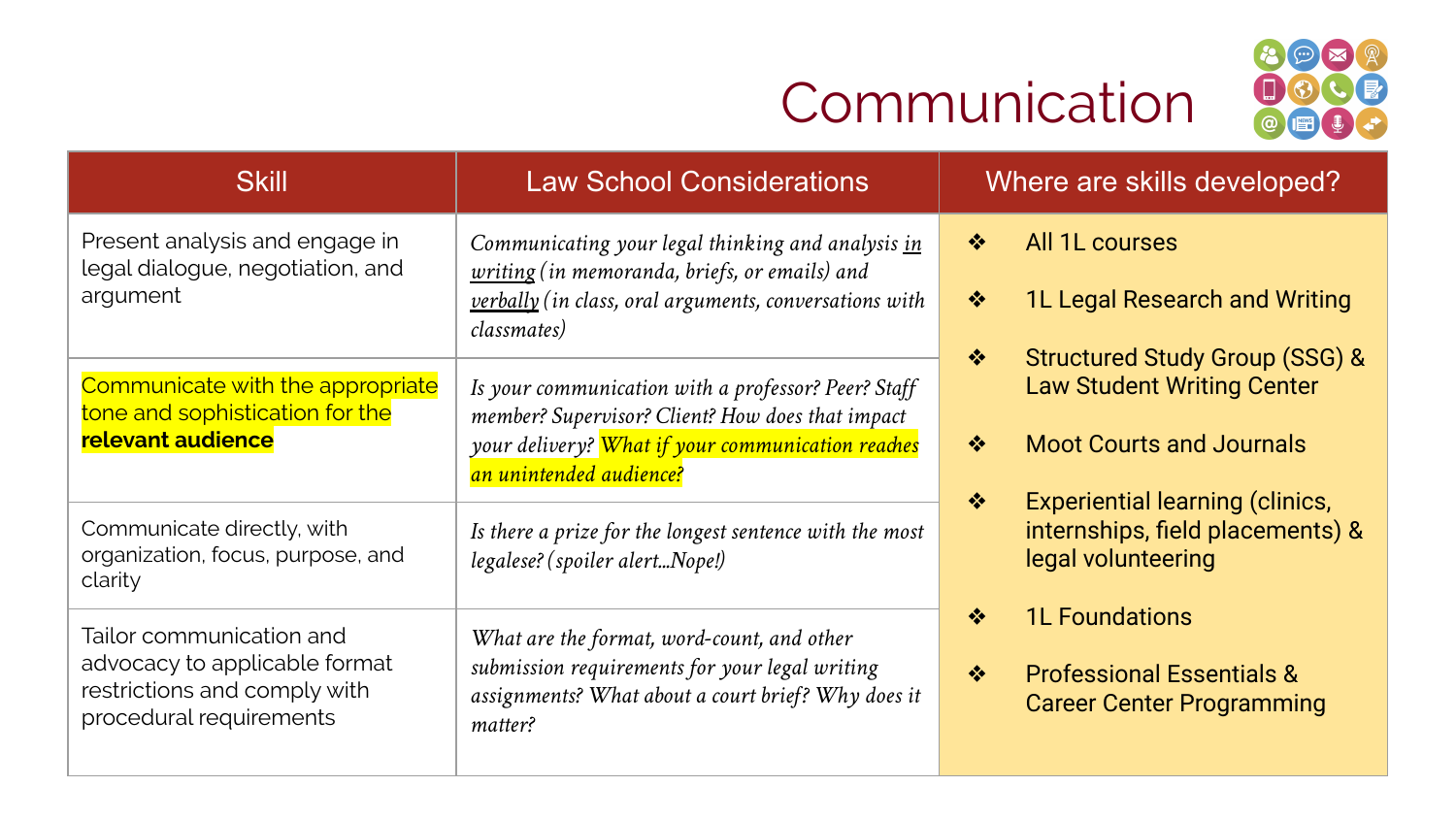

| <b>Skill</b>                                                                                     | <b>Law School Considerations</b>                                                                                         | Where are skills developed?                                                                 |
|--------------------------------------------------------------------------------------------------|--------------------------------------------------------------------------------------------------------------------------|---------------------------------------------------------------------------------------------|
| Demonstrate broad knowledge of<br>the law and the legal system of the                            | What will I need to know to address future clients'<br>needs? What if their needs aren't related to my                   | All 1L courses<br>❖                                                                         |
| <b>United States</b>                                                                             | preferred classes?                                                                                                       | Law in Practice (Spring<br>❖<br>semester)                                                   |
| Listen to and engage with clients to<br>identify client objectives and interests                 | What are my clients most essential goals and<br>objectives? How might they differ from available legal<br>options?       | <b>Experiential learning (clinics,</b><br>$\frac{1}{2}$<br>internships, field placements) & |
| Advocate for clients                                                                             | What $kind(s)$ of advocacy will further client's<br>essential goals?                                                     | legal volunteering<br>Student organizations and<br>❖                                        |
| Counsel clients by assessing,<br>developing, evaluating creative<br>options to meet client goals | What if a client's core goals can't be addressed by<br>law? What if their proposed action is illegal or<br>unethical?    | leadership<br><b>Professional Essentials</b><br>❖                                           |
| Manage complex workflow<br>diligently, reliably, and within<br>deadlines                         | What methods should I use to manage short- and<br>long-term assignments? What habits will I need to<br>change or adjust? |                                                                                             |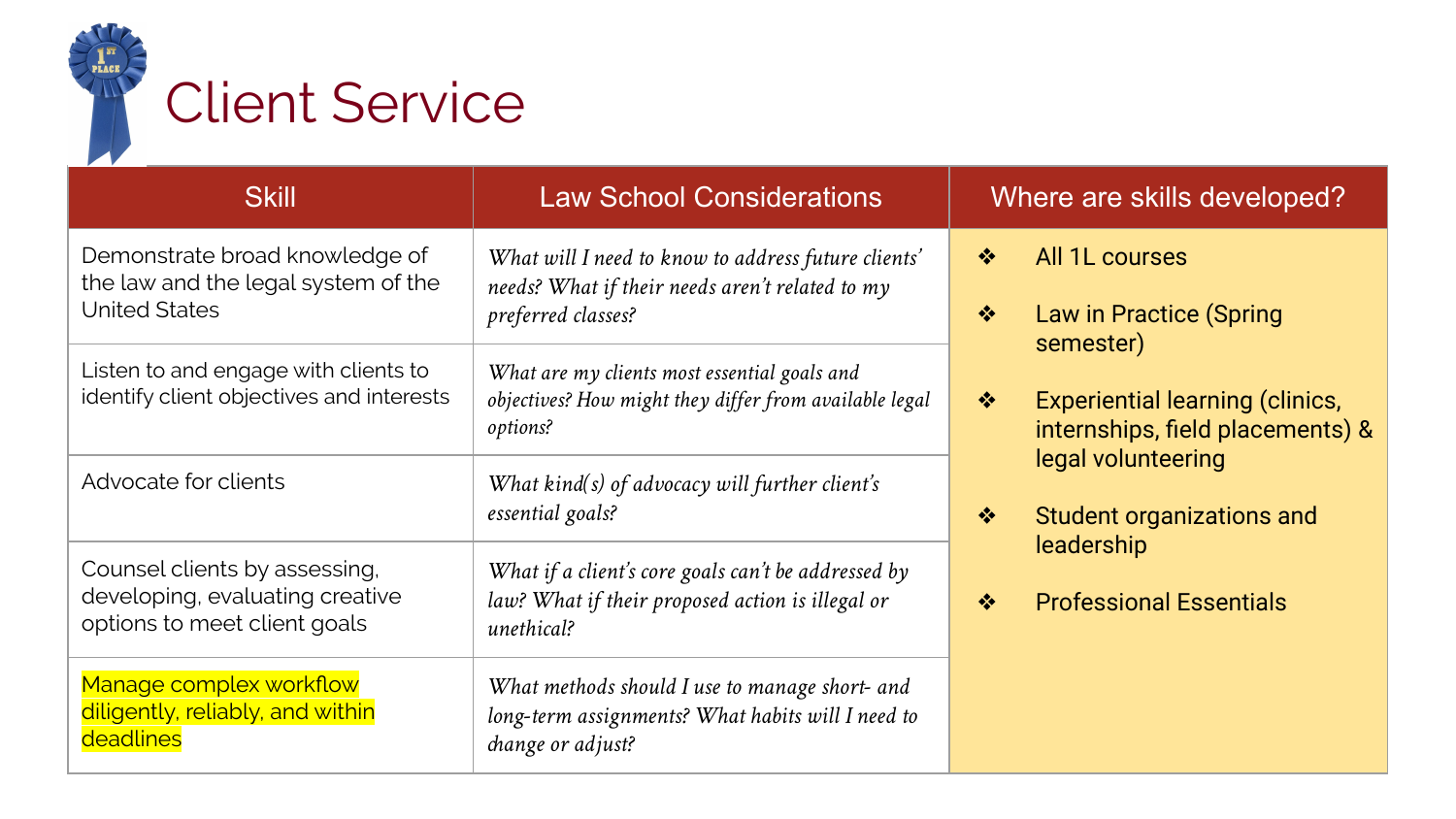

| <b>Skill</b>                                                                        | <b>Law School Considerations</b>                                                                                                                                                                                                                                                            | Where are skills developed?                                                                                                                                                                                                 |
|-------------------------------------------------------------------------------------|---------------------------------------------------------------------------------------------------------------------------------------------------------------------------------------------------------------------------------------------------------------------------------------------|-----------------------------------------------------------------------------------------------------------------------------------------------------------------------------------------------------------------------------|
| Work in a team                                                                      | Should I study individually, in a study group, or both?<br>What roles are challenging for me in a group setting?                                                                                                                                                                            | 1L Legal Research and Writing<br>❖<br><b>Structured Study Group (SSG) &amp;</b><br>❖<br><b>Law Student Writing Center</b>                                                                                                   |
| Respect diverse views and<br>perspectives and work<br>effectively across difference | Is the Law School student body more diverse or less<br>diverse than my prior educational experiences? How<br>can I develop genuine relationships with those whose<br>views I do not share? How can I develop skills in<br>cultural competency and communication?                            | $\frac{1}{2}$<br><b>Moot Courts and Journals</b><br>$\frac{1}{2}$<br><b>Experiential learning (clinics,</b><br>internships, field placements) &<br>legal volunteering                                                       |
| Understand issues relating to<br>equity and inclusion                               | What does research in history, sociology, economics,<br>and neuroscience tell us about today's U.S. legal<br>system? Why is the legal profession less diverse than<br>state or national demographics? How can I contribute<br>to a welcoming, inclusive Law School learning<br>environment? | <b>Diversity and Belonging</b><br>$\frac{1}{2}$<br>Committee programs<br>$\frac{1}{2}$<br>Student organizations, leadership,<br>and events<br>$\frac{1}{2}$<br>Bar association involvement (local,<br>national, & affinity) |

❖ Professional Essentials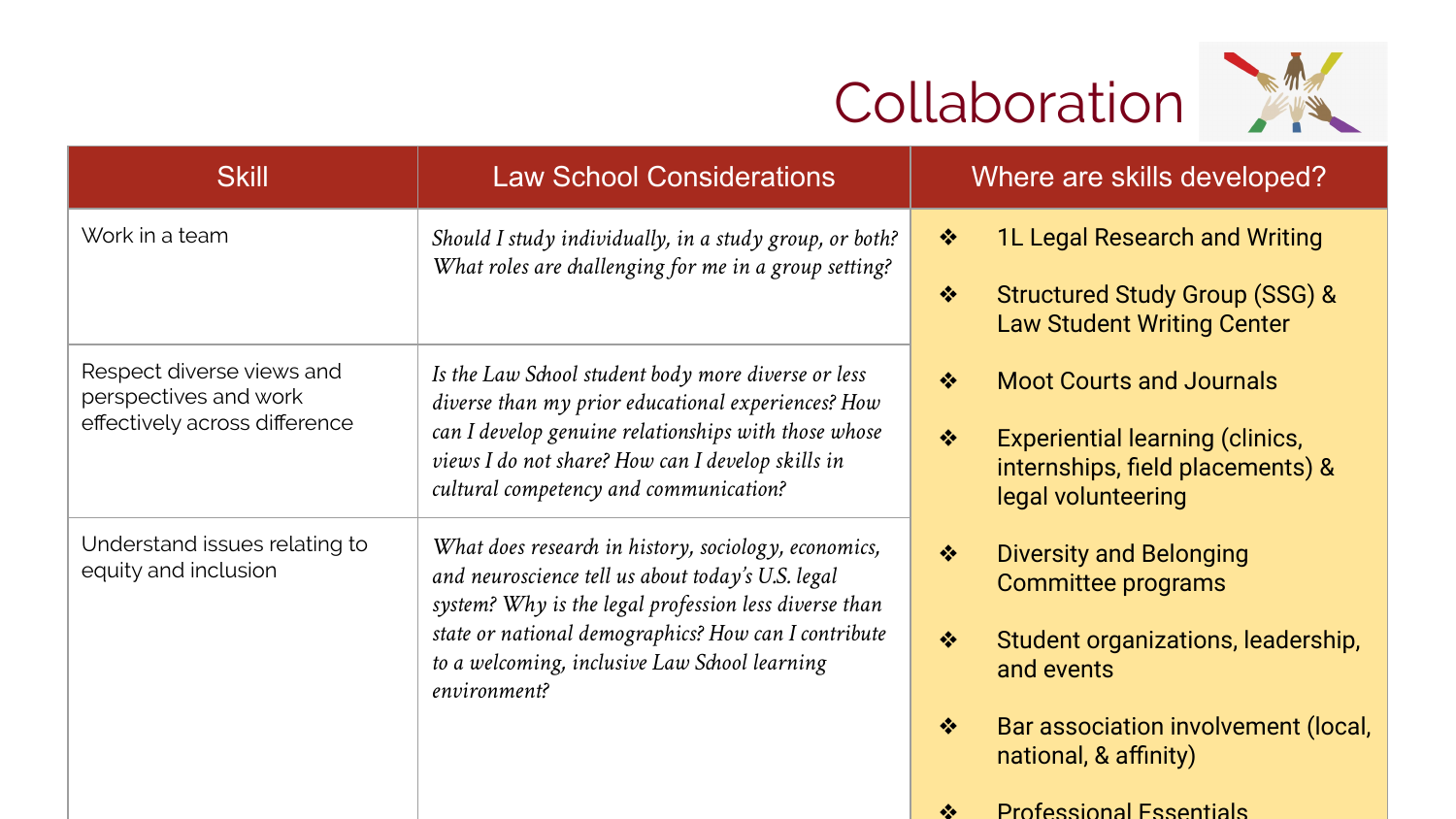

| <b>Skill</b>                                                                | <b>Law School Considerations</b>                                                                                                                                   | Where are skills developed?                                                                                                                                                                                                 |
|-----------------------------------------------------------------------------|--------------------------------------------------------------------------------------------------------------------------------------------------------------------|-----------------------------------------------------------------------------------------------------------------------------------------------------------------------------------------------------------------------------|
| Know and comply with rules of<br>professional conduct                       | What are the conduct requirements for law students?<br>What if I violate them, or see someone else do so?                                                          | All 1L and upper division<br>❖<br>coursework                                                                                                                                                                                |
| Be honest and candid with clients.<br>lawyers, institutions, and others     | What do I need to disclose to the Law School? What if I<br>had a prior criminal matter that was expunged?                                                          | <b>Law in Practice</b><br>❖<br><b>Professional Responsibility</b><br>$\frac{1}{2}$<br>(upper division requirement)<br><b>Experiential learning (clinics,</b><br>❖<br>internships, field placements)<br>& legal volunteering |
| Respond effectively to criticism<br>and other feedback                      | How can I use feedback as a tool? How can I<br>navigate/ channel my emotional reaction?                                                                            |                                                                                                                                                                                                                             |
| Identify and minimize biases                                                | What are my own biases and blind spots? The legal<br>system's? How can they be addressed?                                                                          |                                                                                                                                                                                                                             |
| Understand the importance of pro<br>bono and other forms of                 | How can I participate in legal volunteering as a 1L? What<br>kinds of legal positions would allow me to incorporate pro                                            | <b>1L Foundations</b><br>参                                                                                                                                                                                                  |
| law-related public service                                                  | bono practice into my professional work?                                                                                                                           | <b>Professional Essentials &amp;</b><br>参<br><b>Career Center Programming</b>                                                                                                                                               |
| Seek and use resources where<br>necessary to address personal<br>challenges | Where can I go for help if I'm struggling with school,<br>stress, relationships, addiction, mental health, bias? How<br>can I help a peer experiencing challenges? | <b>Well Being Initiative (WBI)</b><br>$\frac{1}{2}$                                                                                                                                                                         |
|                                                                             |                                                                                                                                                                    | ❖<br>z.umn.edu/law_student_resourc<br>es                                                                                                                                                                                    |